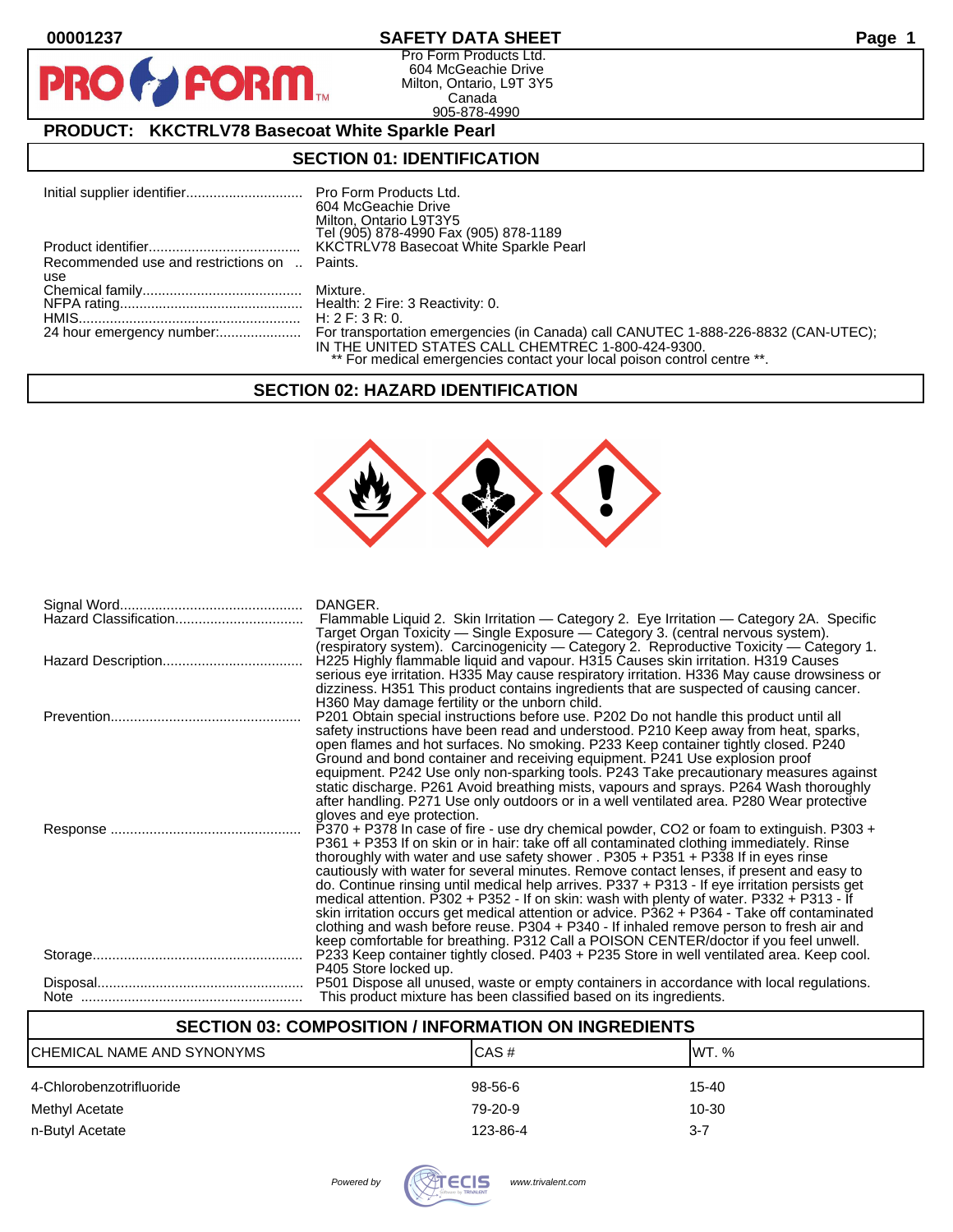**SECTION 03: COMPOSITION / INFORMATION ON INGREDIENTS**

# **PRODUCT: KKCTRLV78 Basecoat White Sparkle Pearl**

| SECTION 03: COMPOSITION / INFORMATION ON INGREDIENTS |                |             |  |
|------------------------------------------------------|----------------|-------------|--|
| Titanium Dioxide                                     | 13463-67-7     | 1-5         |  |
| Methyl N-Amyl Ketone                                 | 110-43-0       | 1-5         |  |
| Light Aliphatic Solvent Naphtha                      | 64742-89-8     | 1-5         |  |
| Xylene                                               | 1330-20-7      | $0.5 - 1.5$ |  |
| Ethylbenzene                                         | $100 - 41 - 4$ | $0.1 - 1$   |  |
| n-Heptane                                            | 142-82-5       | $0.1 - 1$   |  |
| N-methyl pyrrolidone                                 | 872-50-4       | $0.1 - 1$   |  |
|                                                      |                |             |  |

<<The actual concentration(s) withheld as a trade secret>> .

#### **SECTION 04: FIRST-AID MEASURES**

|                                                                  | In case of contact, immediately flush eyes, keeping eyelids open, with plenty of water for at                                                                                                                                                                                                                                                     |
|------------------------------------------------------------------|---------------------------------------------------------------------------------------------------------------------------------------------------------------------------------------------------------------------------------------------------------------------------------------------------------------------------------------------------|
|                                                                  | least 15 minutes. Consult a physician if irritation continues.<br>Immediately remove all contaminated clothing; flush skin with water for at least 15 minutes.<br>If irritation persists, seek medical attention. Wash clothing before reuse.                                                                                                     |
|                                                                  | If inhaled, remove to fresh air. If not breathing, give artificial respiration. If breathing is                                                                                                                                                                                                                                                   |
|                                                                  | difficult, give oxygen, obtain medical attention.<br>Do not induce vomiting. Get medical attention. If spontaneous vomiting occurs have victim<br>lean forward with head down to prevent aspiration of fluid into the lungs. Never give                                                                                                           |
| Most important symptoms and effects,<br>whether acute or delayed | anything by mouth to an unconscious person.<br>Causes skin and eye irritation. Symptoms may include stinging, tearing, redness, swelling,<br>and blurred vision. May cause cancer. May damage fertility or the unborn child. High<br>vapour concentrations may be irritating to the respiratory tract. Vapors have a narcotic                     |
|                                                                  | effect and may cause headache, fatigue, dizziness and nausea.<br>Treat victims symptomatically. The main hazard from ingestion is aspiration of the liquid<br>into the lungs producing chemical pneumonitis. In the event of an incident involving this<br>product ensure that medical authorities are provided a copy of this safety data sheet. |

### **SECTION 05: FIRE-FIGHTING MEASURES**

Suitable and unsuitable extinguishing ..... Carbon dioxide, dry chemical, foam. Do not use water in a jet. media<br>Specific hazards arising from the .............

any hazardous combustion products

Specific hazards arising from the .............. Oxides of carbon (CO, CO2). Chlorine gases and fluorine containing gases can be<br>hazardous product, such as the nature of produced. Smoke. Other potentially toxic fumes. produced. Smoke. Other potentially toxic fumes.

Special protective equipment and ............ Firefighter should be equipped with self-contained breathing apparatus and full protective<br>precautions for fire-fighters on the clothing to protect against potentially toxic an clothing to protect against potentially toxic and irritating fumes. Solvent vapours may be heavier than air and may build up and travel along the ground to an ignition source, which may result in a flash back to the source of the vapours. Cool fire-exposed containers with cold water spray. Heat will cause pressure buildup and may cause explosive rupture.

### **SECTION 06: ACCIDENTAL RELEASE MEASURES**

 Leak/spill.................................................. Keep away from heat, sparks and flames. Eliminate all sources of ignition. Isolate area and keep unauthorized people away. Do not walk through spilled material. Wear proper protective equipment. Ventilate area to remove the remaining vapours. Absorb with an inert dry material and place in an appropriate waste container. Spilled material and water rinses are classified as chemical waste, and must be disposed of in accordance with current local, provincial, state, and federal regulations. Methods and materials for containment . Dike area to contain the spill, prevent runoff from going into drains, absorb residual material with an inert absorbent, shovel or pump to a properly labelled container and dispose of as a hazardous waste. Personal precautions, protective ............ Isolate area and keep unauthorized people away. Do not walk through spilled material. equipment and emergency procedures Wear recommended protective equipment. Ventilate. Open windows and doors to allow air circulation. Dike area to prevent spreading. The use of absorbent socks or spill pillows may be required. Stop leak if safe to do so. Prevent runoff into drains, sewers, and other waterways. Use non-sparking tools and equipment to pick up the spilled material.

# **SECTION 07: HANDLING AND STORAGE**

Precautions for safe handling.................... Keep away from heat, sparks, and open flame. Always adopt precautionary measures against build-up of static which may arise from appliances, handling and the containers in which product is packed. Containers must be grounded and bonded. Do not use near

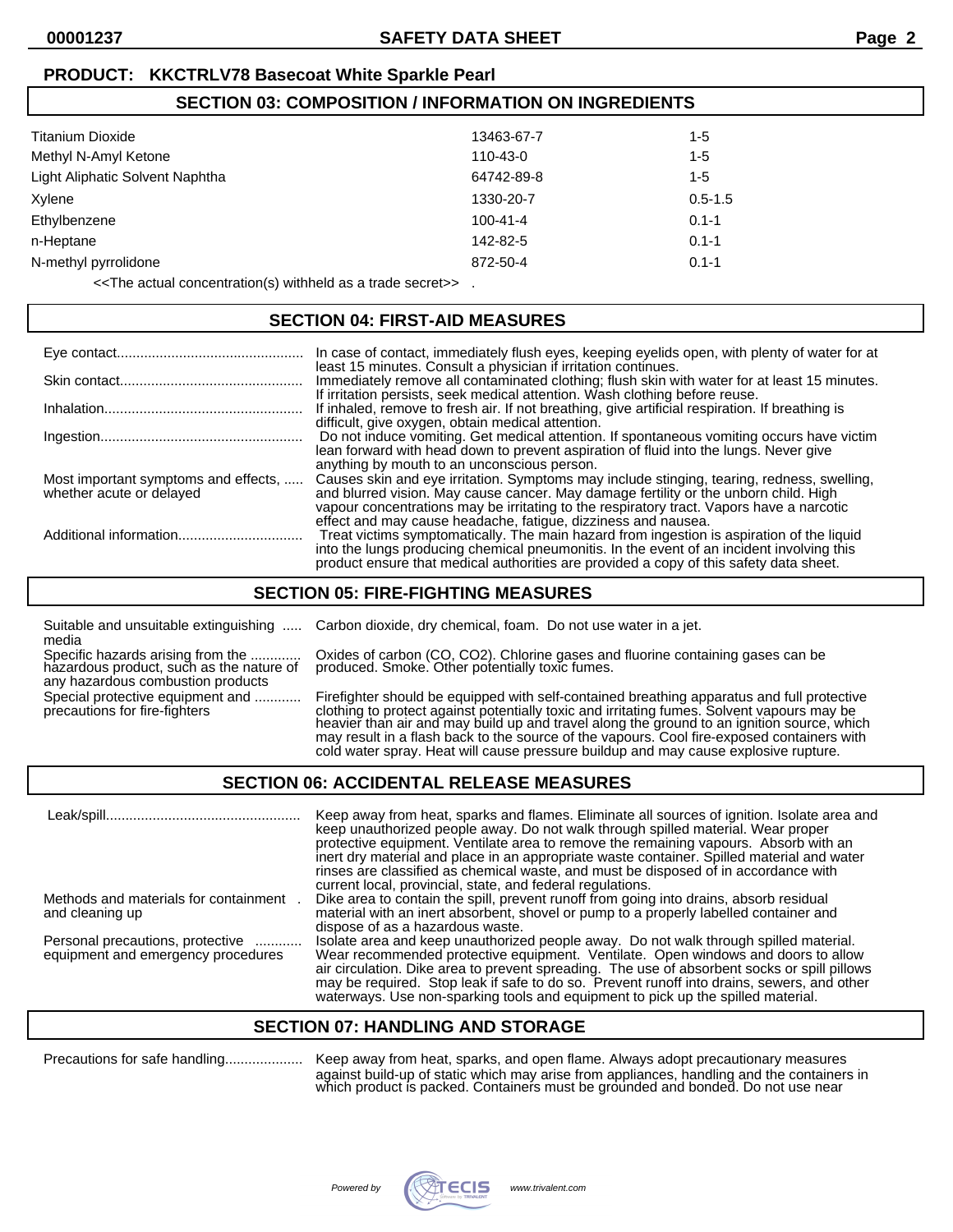# **PRODUCT: KKCTRLV78 Basecoat White Sparkle Pearl**

# **SECTION 07: HANDLING AND STORAGE**

| Precautions for safe handling              | sources of ignition, open flames or sparks. Do not cut, drill, weld or grind on or near the<br>container. Open containers slowly to allow for any pressure build-up to escape. Keep<br>containers closed when not in use. Avoid skin and eye contact. Avoid breathing vapours or<br>mist. Employees should wash hands and face before eating or drinking. |
|--------------------------------------------|-----------------------------------------------------------------------------------------------------------------------------------------------------------------------------------------------------------------------------------------------------------------------------------------------------------------------------------------------------------|
| Conditions for safe storage, including any | Store in a cool, dry and well ventilated area. Keep away from heat, sparks, and open                                                                                                                                                                                                                                                                      |
| incompatibilities                          | flames. Store away from oxidizing and reducing materials.                                                                                                                                                                                                                                                                                                 |

### **SECTION 08: EXPOSURE CONTROLS / PERSONAL PROTECTION**

| IINGREDIENTS                                                                                                                                                                                                                                                                                                                           | TWA                                        | <b>ACGIHTLV</b><br>STEL                                                                                                                                                                                                                                   | <b>OSHA PEL</b><br>PEL     | STEL                               | <b>NIOSH</b><br>REL        |
|----------------------------------------------------------------------------------------------------------------------------------------------------------------------------------------------------------------------------------------------------------------------------------------------------------------------------------------|--------------------------------------------|-----------------------------------------------------------------------------------------------------------------------------------------------------------------------------------------------------------------------------------------------------------|----------------------------|------------------------------------|----------------------------|
| 4-Chlorobenzotrifluoride<br>Methyl Acetate                                                                                                                                                                                                                                                                                             | Not established<br>200 ppm                 | Not established<br>250 ppm                                                                                                                                                                                                                                | Not established<br>200 ppm | Not established<br>250 ppm in some | Not established<br>200 ppm |
|                                                                                                                                                                                                                                                                                                                                        |                                            | CA ON: 200ppm (TWA), 250ppm (STEL)                                                                                                                                                                                                                        |                            | States                             |                            |
| n-Butyl Acetate                                                                                                                                                                                                                                                                                                                        | 50 ppm                                     | 150 ppm                                                                                                                                                                                                                                                   | 150 ppm                    | 200 ppm                            | 150 ppm / STEL 200<br>ppm  |
|                                                                                                                                                                                                                                                                                                                                        |                                            | CA ON: 50ppm (TWA), 150ppm (STEL)                                                                                                                                                                                                                         |                            |                                    |                            |
| <b>Titanium Dioxide</b>                                                                                                                                                                                                                                                                                                                | $10 \text{ mg/m}$<br>CA ON: 10 mg/m3 (TWA) | Not established                                                                                                                                                                                                                                           | 15 mg/m3                   | Not established                    | Not established            |
| Methyl N-Amyl Ketone                                                                                                                                                                                                                                                                                                                   | 50 ppm                                     | Not established                                                                                                                                                                                                                                           | $100$ ppm                  | 465 mg/m3 TWA                      | Not established            |
|                                                                                                                                                                                                                                                                                                                                        |                                            | ON OEL: 25 ppm; 115 mg/m3 (TWA)                                                                                                                                                                                                                           |                            |                                    |                            |
| <b>Light Aliphatic Solvent</b><br>Naphtha                                                                                                                                                                                                                                                                                              | Not established                            | Not established                                                                                                                                                                                                                                           | Not established            | Not established                    | Not established            |
| Xylene                                                                                                                                                                                                                                                                                                                                 | 50 ppm                                     | $150$ ppm                                                                                                                                                                                                                                                 | 100 ppm TWA                | Not established                    | Not established            |
|                                                                                                                                                                                                                                                                                                                                        |                                            | CA ON: 100ppm (TWA); 150ppm (STEL)                                                                                                                                                                                                                        |                            |                                    |                            |
| Ethylbenzene                                                                                                                                                                                                                                                                                                                           | $100$ ppm                                  | $125$ ppm                                                                                                                                                                                                                                                 | 100 ppm                    | Not established                    | 100 ppm / STEL 125<br>ppm  |
|                                                                                                                                                                                                                                                                                                                                        | CA ON: 20ppm (TWA)                         |                                                                                                                                                                                                                                                           |                            |                                    |                            |
| n-Heptane                                                                                                                                                                                                                                                                                                                              | 400 ppm                                    | 500 ppm                                                                                                                                                                                                                                                   | 500 ppm                    | Not Established                    | 85 ppm / STEL 440<br>ppm   |
|                                                                                                                                                                                                                                                                                                                                        | CA ON: 400ppm (TWA),                       | 500ppm (STEL)                                                                                                                                                                                                                                             |                            |                                    |                            |
| N-methyl pyrrolidone                                                                                                                                                                                                                                                                                                                   | Not Established                            | Not Established                                                                                                                                                                                                                                           | Not Established            | Not Established                    | Not Established            |
| Personal Protective Equipment                                                                                                                                                                                                                                                                                                          |                                            |                                                                                                                                                                                                                                                           |                            |                                    |                            |
| Chemical safety goggles and full faceshield if a splash hazard exists.<br>Wear skin protection equipment. The selection of skin protection equipment depends on<br>the nature of the work to be performed.                                                                                                                             |                                            |                                                                                                                                                                                                                                                           |                            |                                    |                            |
|                                                                                                                                                                                                                                                                                                                                        |                                            | Wear adequate protective clothes. Wear long sleeves and trousers to prevent dermal                                                                                                                                                                        |                            |                                    |                            |
| exposure.<br>Safety boots per local regulations.<br>Eye wash facility and emergency shower should be in close proximity. Employees should<br>wash their hands and face before eating, drinking, or using tobacco products.<br>Local exhaust ventilation is recommended. Wear an appropriate, properly fitted respirator                |                                            |                                                                                                                                                                                                                                                           |                            |                                    |                            |
|                                                                                                                                                                                                                                                                                                                                        |                                            | when contaminant levels exceed the recommended exposure limits. Use NIOSH approved                                                                                                                                                                        |                            |                                    |                            |
| Appropriate engineering controls                                                                                                                                                                                                                                                                                                       |                                            | respirator or equipment. Do not exceed the use limits of the respirator.<br>Provide natural or mechanical ventilation to control exposure levels below airborne<br>exposure limits. Local mechanical exhaust ventilation should be used at sources of air |                            |                                    |                            |
| contamination, such as open process equipment, or during purging operations, to capture<br>gases and fumes that may be emitted. Standard reference sources regarding industrial<br>ventilation (ie. ACGIH industrial ventilation) should be consulted for guidance about<br>adequate ventilation. Explosion-proof exhaust ventilation. |                                            |                                                                                                                                                                                                                                                           |                            |                                    |                            |

# **SECTION 09: PHYSICAL AND CHEMICAL PROPERTIES**

|                                                                                    | White.           |
|------------------------------------------------------------------------------------|------------------|
|                                                                                    | Solvent odour.   |
| Odour threshold (ppm)                                                              | Not available.   |
|                                                                                    | Not applicable.  |
|                                                                                    | $< 0 °C$ .       |
| Melting / Freezing point (deg C)<br>Initial boiling point / boiling range (deg C). | $>55^{\circ}$ C. |

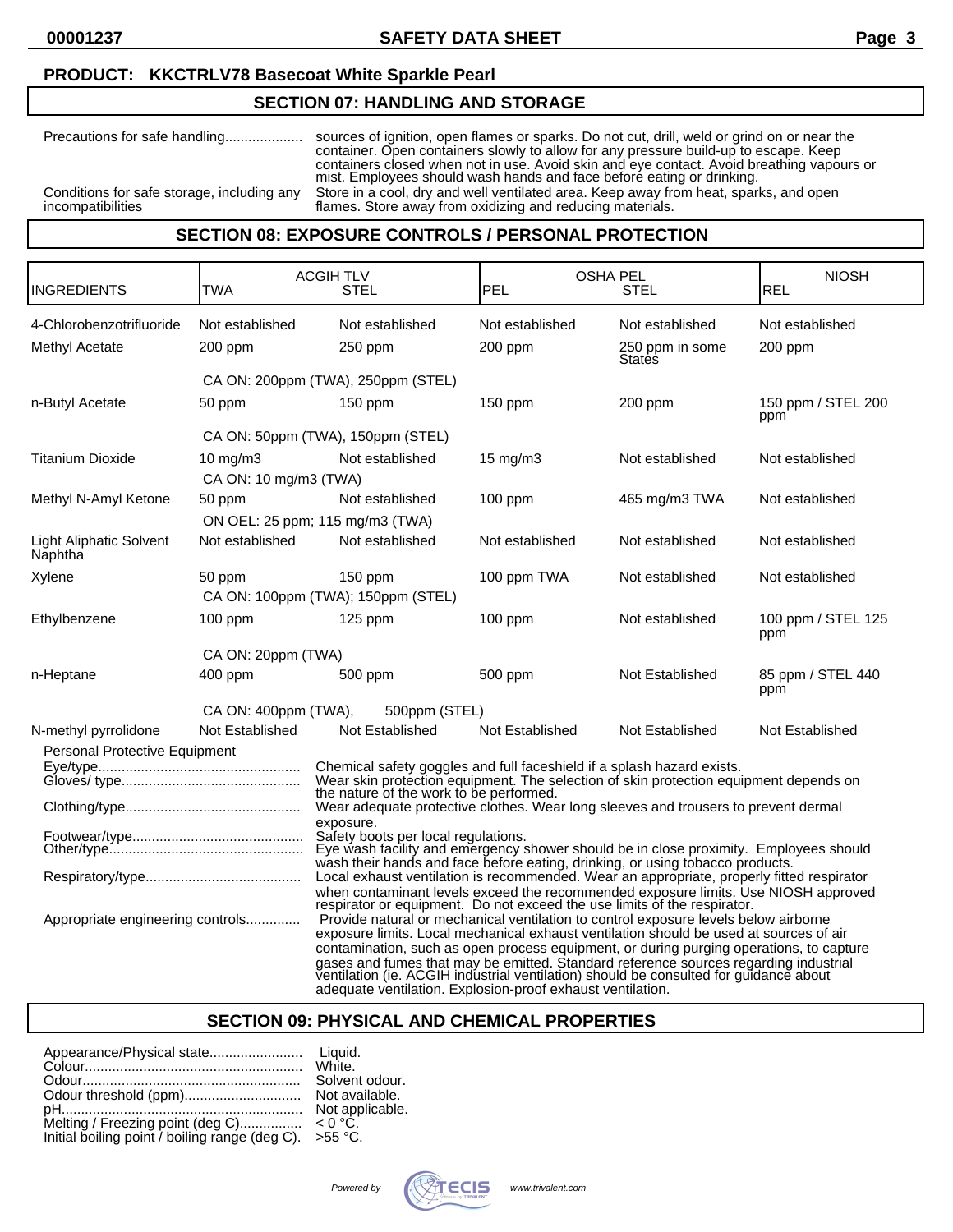**00001237 SAFETY DATA SHEET Page 4**

# **PRODUCT: KKCTRLV78 Basecoat White Sparkle Pearl**

# **SECTION 09: PHYSICAL AND CHEMICAL PROPERTIES**

| Flash point (deg C), method<br>Flammability (solids and gases)<br>Upper flammable limit (% vol)<br>Lower flammable limit (% vol) | -15.6°C. (estimate; lowest flash point ingredient).<br>Not available.<br>Not applicable.<br>16.0.<br>0.6. |
|----------------------------------------------------------------------------------------------------------------------------------|-----------------------------------------------------------------------------------------------------------|
| Vapour pressure (mm Hg)                                                                                                          | Not available.                                                                                            |
| Vapour density (air=1)<br>Relative Density (Specific Gravity)                                                                    | $>1$ .<br>10.15 lbs/USG; 1.217.<br>No data.                                                               |
| Partition coefficient — n-octanol/water                                                                                          | Not available.                                                                                            |
| Auto ignition temperature (deg C)                                                                                                | $>200^{\circ}$ C.                                                                                         |
| Decomposition temperature                                                                                                        | Not available.<br>3150 cPs, spindle #4 @ 20 rpm.                                                          |
|                                                                                                                                  | 159 g/l - 1.33 lb/USG.                                                                                    |
|                                                                                                                                  | 13.06.                                                                                                    |
|                                                                                                                                  | 71.52.                                                                                                    |

## **SECTION 10: STABILITY AND REACTIVITY**

| Possibility of hazardous reactions    |
|---------------------------------------|
| Conditions to avoid, including static |
| discharge, shock or vibration         |
| Incompatible materails                |
|                                       |
| Hazardous decomposition products      |

Reactivity .................................................. Product is stable; hazardous polymerization will not occur. Chemical stability...................................... Stable at normal temperatures and pressures. Possibility of hazardous reactions............. Will not occur under normal temperature and pressure. Keep away from heat. Electrostatic charge.

> Strong acids. Strong bases. Strong oxidizers. See hazardous combustion products section 5.

# **SECTION 11: TOXICOLOGICAL INFORMATION**

| <b>INGREDIENTS</b>                                                                                                                                                                                                                                                                                                                     |                                                                                                                                                                                                                                                                                                                                                        | LC50                                |          | LD50                                                          |        |
|----------------------------------------------------------------------------------------------------------------------------------------------------------------------------------------------------------------------------------------------------------------------------------------------------------------------------------------|--------------------------------------------------------------------------------------------------------------------------------------------------------------------------------------------------------------------------------------------------------------------------------------------------------------------------------------------------------|-------------------------------------|----------|---------------------------------------------------------------|--------|
| 4-Chlorobenzotrifluoride                                                                                                                                                                                                                                                                                                               |                                                                                                                                                                                                                                                                                                                                                        | 4479 ppm                            |          | >6,800 mg/kg (rat oral);<br>>2,700 mg/kg (rabbit dermal)      |        |
| Methyl Acetate                                                                                                                                                                                                                                                                                                                         |                                                                                                                                                                                                                                                                                                                                                        | $>49$ mg/L (4 hr) rat               |          | 6482 mg/kg (oral rat);<br>>2,000 mg/kg (dermal rat)           |        |
| n-Butyl Acetate                                                                                                                                                                                                                                                                                                                        |                                                                                                                                                                                                                                                                                                                                                        | >33 mg/L vapour,<br>(rat) dust/mist | 5.2 mg/L | 10760 mg/kg (rat, oral)<br>mg/kg (rabbit, dermal)             | 14112  |
| <b>Titanium Dioxide</b>                                                                                                                                                                                                                                                                                                                |                                                                                                                                                                                                                                                                                                                                                        | $>6.8$ mg/L (4 hr)                  |          | > 10,000 mg/kg (rat, oral) ><br>10,000 mg/kg (rabbit, dermal) |        |
| Methyl N-Amyl Ketone                                                                                                                                                                                                                                                                                                                   |                                                                                                                                                                                                                                                                                                                                                        | Not Available                       |          | 1,670 mg/kg rat oral<br>mg/kg rabbit dermal                   | 12,600 |
| Light Aliphatic Solvent Naphtha                                                                                                                                                                                                                                                                                                        |                                                                                                                                                                                                                                                                                                                                                        | 3400 ppm 4hr rat                    |          | 3000 mg/kg dermal rat                                         |        |
| Xylene                                                                                                                                                                                                                                                                                                                                 |                                                                                                                                                                                                                                                                                                                                                        | 6350 ppm 4 hours rat                |          | >3523 mg/kg rat oral                                          |        |
| Ethylbenzene                                                                                                                                                                                                                                                                                                                           |                                                                                                                                                                                                                                                                                                                                                        | No data                             |          | 3,500 mg/kg rat oral<br>17,800 mg/kg rabbit dermal            |        |
| n-Heptane                                                                                                                                                                                                                                                                                                                              |                                                                                                                                                                                                                                                                                                                                                        | 103 mg/m3 rat 4 hr                  |          | $>$ 5000 mg/kg (oral, rat)                                    |        |
| N-methyl pyrrolidone                                                                                                                                                                                                                                                                                                                   |                                                                                                                                                                                                                                                                                                                                                        | No Data                             |          | 3600 mg/kg (oral, rat)                                        |        |
| Eye contact. Skin contact. Inhalation.<br>Causes skin irritation. May cause moderate to severe eye irritation. Irritating to mucous<br>membranes and upper respiratory tract. Excessive inhalation of this product may cause<br>dizziness. Aspiration of material into the lungs can cause chemical pneumonitis which can<br>be fatal. |                                                                                                                                                                                                                                                                                                                                                        |                                     |          |                                                               |        |
|                                                                                                                                                                                                                                                                                                                                        | Reports have associated repeated or prolonged overexposure to solvents with permanent<br>brain and nervous system damage. Prolonged or repeated skin contact may cause drying<br>or cracking of skin. Intentional misuse by deliberately concentrating and inhaling this<br>product may be harmful or fatal.                                           |                                     |          |                                                               |        |
| Sensitizing capability of material<br>Carcinogenicity of material                                                                                                                                                                                                                                                                      | None reported.<br>Ethylbenzene is classified as an A3 known animal carcinogen. Ethylbenzene is known to<br>the state of California to cause cancer and developmental effects and is listed by IARC as<br>a Group 2B Carcinogen. IARC has classified Titanium Dioxide as a group 2B carcinogen.                                                         |                                     |          |                                                               |        |
|                                                                                                                                                                                                                                                                                                                                        | Reproductive toxicity (developmental): N-methyl pyrrolidone. Xylene has been classified by<br>The Commission on Health and Safety as causing reproductive effects. High level<br>exposure to Xylene in some animal studies have been reported to cause health effects on<br>the developing embryo/fetus. The relevance of this to humans is not known. |                                     |          |                                                               |        |
| Specific Target Organ Toxicity                                                                                                                                                                                                                                                                                                         | May cause respiratory irritation. May cause drowsiness or dizziness.                                                                                                                                                                                                                                                                                   |                                     |          |                                                               |        |